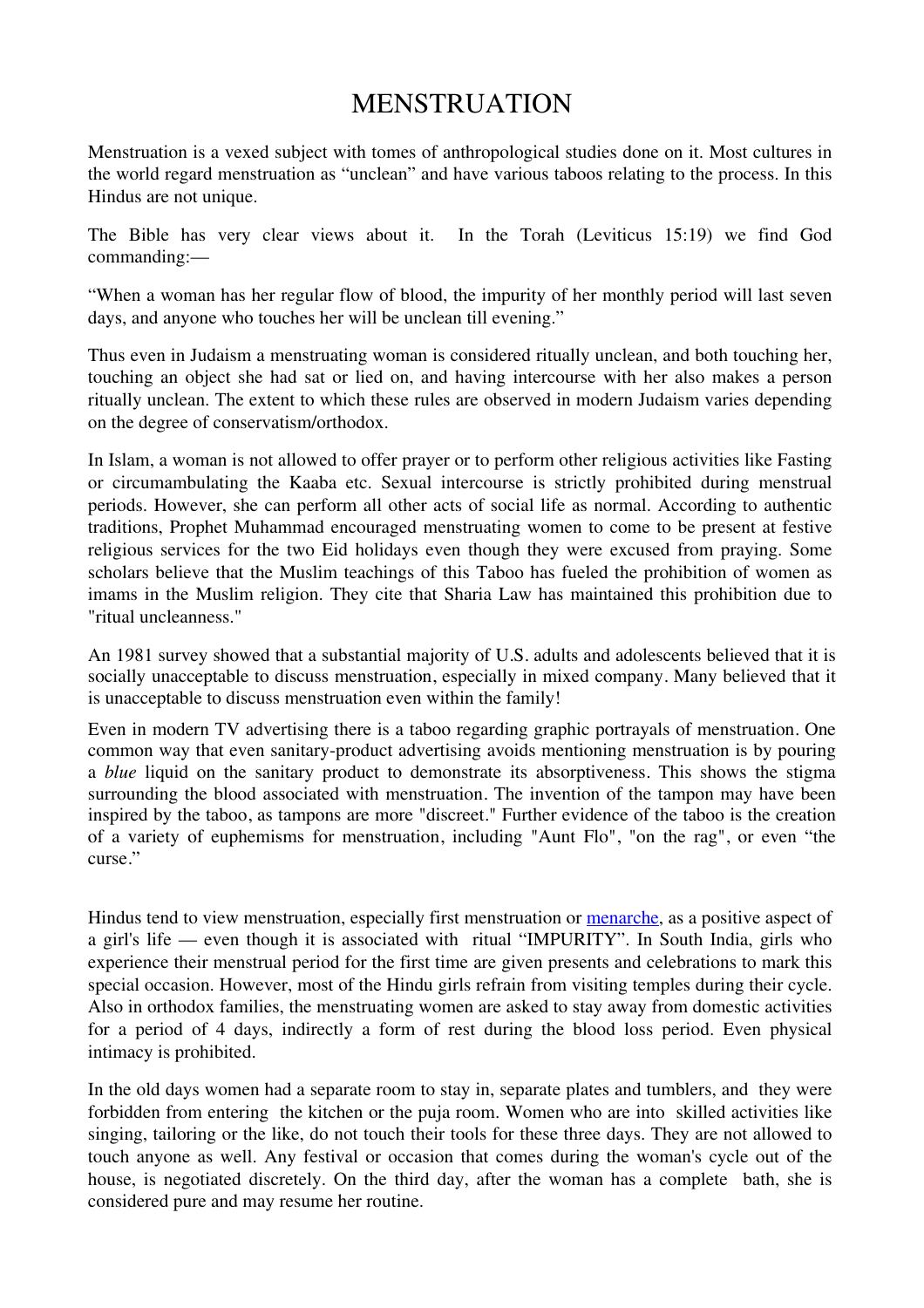However, it is today practiced only in South India and Brahmin families. North Indians claim to be modern and disregard these age old ideals.

### **The Practical Reasons for "impurity".**

All margins of the body and matter issuing from them are considered polluting — hair, nails, spittle, blood, semen, urine, feces and tears. Human bodies in the act and process of producing these bodily secretions or associating with these matters are also regarded as polluting. The presence of active bleeding as in menstruation, although polluting is also considered as auspicious.

Oily exudations, semen, blood, urine, mucus, ear-wax, phlegm, tears and sweat are the impurities of the body. After urinating or passing faeces the organs should be washed with water. And afterwards one should sip water *[ācamanam].* (Manu 5;135,136.)

A person is considered pure only after he has washed away the remnants of urine and faeces after voiding, the remnants of the food after eating, the vessels used the day before, and the traces of semen after intercourse. He should wash his hands and feet and perform *ācamanam*. (Āpastambha 1;5;15.)

#### **Scriptural Sources.**

Prohibitions regarding women's involvement in ritualistic worship during their menstrual cycle are implied throughout the scripture.

The Bhagavata Purana for example attributes the menstrual cycle to one fourth the karmic reaction to Indra's inadvertent killing of a brahmana. According to that Purana, Indra killed a brahmana and was then chased by the karmic reaction to this killing. He then negotiated with four groups who each agreed to absorb one quarter of the reaction in exchange for a blessing. Women got the blessing that they could have sex during pregnancy without endangering the embryo in exchange for accepting the monthly menstrual cycle.

The negative aspects of menstruation in the Hindu religious context must be balanced against the positive aspects as well.

Men are considered as perpetually unclean and need to bathe everyday and to perform *sandhyavandana* in order to maintain their ritual cleanliness. Women on the other hand are considered perpetually PURE except during the 3 days of their period!!

During her period a woman was given complete rest from all domestic work and chores. In traditional agrarian societies the women work 7 days a week from dawn to dusk without respite, drawing water from wells and rivers kilometers from the house, chopping wood, cooking, washing, caring for children etc. Would 4 days of complete rest not be welcome under these circumstances?

### **Purity of Women**

*Striyaḥ pavitram atulam naitā duṣyanti karhicit | Māsi masi rajo hyāsāṃ duṣkṛtānya-pakarṣati ||*

Women [posses] an unequalled means of purification; they never become entirely tainted. For month by month their temporary uncleanliness removes their sins. (Vasistha 28:4)

The Moon god has blessed women with purity; the Gandharva has blessed them with sweet speech. Fire is always pure and women are always pure. (G.P.95;19 Yajñavalkya 3:19)

Only the father may be considered as fallen but never the mother. (Narada Purana 14:18)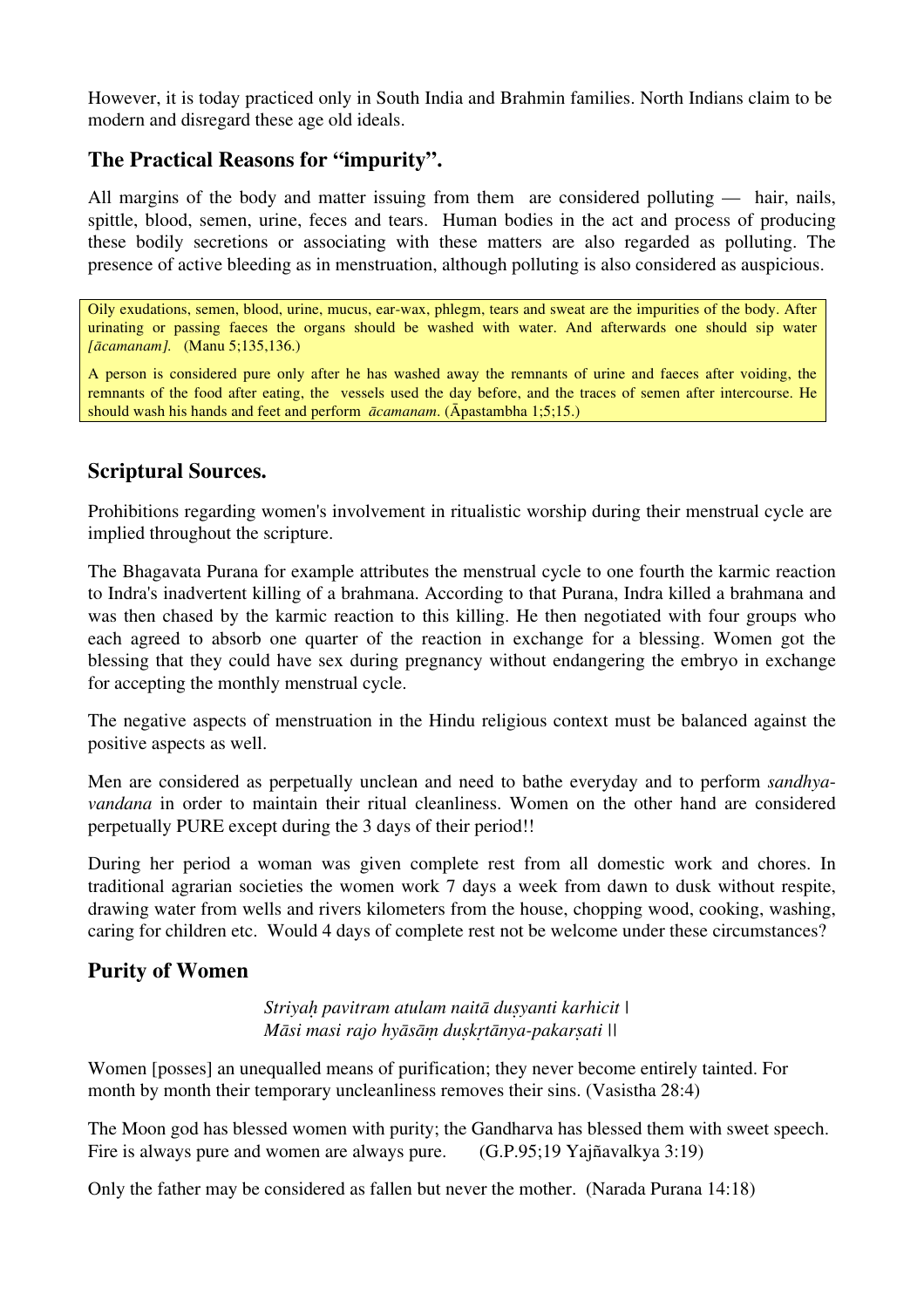A woman is not defiled by a lover, (*na stri dusyati jarena*) nor a Brahmin by Vedic rites, nor water by urine and faeces nor fire by consuming [impure substances]. A wife [thought] tainted by offense, whether she be quarrelsome, or have left the house, or have suffered rape, or have fallen into the hands of thieves, must not be abandoned; to forsake her is not prescribed [by the sacred law]. Let him [her husband] wait until the time of her menstruation, by her temporary impurity she becomes pure. (Vasistha 28:1-3)

Women in their menses become impure again due to mutual touch. The brahmin women becomes pure after three days, the kshatriya woman after two days, the Vaishya woman after fasting for one day and the Shudra woman after taking a bath. (Garuda Purana 1:222:41- 42)

#### **Ayurveda & Menstruation**

Seeking deeper Eastern insights on menstrual therapies, Hinduism Today interviewed two of America's foremost Ayurvedic experts. Ayurveda is the major traditional system of health in India, dealing with the body's ailments in a much different way than Western medicine. Their answers are a bit technical, but if understood may help women to understand what is happening with their bodies and thus cope intelligently with these natural forces. We spoke first with Dr. Deva Maharaji, Ph.D. He is a doctor of Ayurveda and Homeopathic Medicine and founder of the Deva Foundation, 565 East Channel Road, in Santa Monica, California, which specializes in counseling, self-healing and tantric research. We then spoke with Dr. Robert Svoboda who was filling in at Dr. Vasant Lad's Ayurvedic Institute in Sante Fe, New Mexico:

Dr. Maharaji: PMS is a big problem in the U.S. It is perfectly suited for treatment by Ayurveda since that science relates psychological and physical imbalances and consciousness. It is not pathological as Western [medicine] which deals with symptoms.

Basically, there are imbalance in the three doshas [movement, metabolism and structure]. There are several practical ways to regain natural balance. Herbs help. Herbs strengthen tissue, promote regularity. For example, tamarind can be taken against constipation in a chutney or tea - about 2 spoons a day. Gota kola tea (about 1/2-teaspoon) taken in the morning for 3-4 days will detoxify the lymphatic system. Lassi is good, add a little black pepper. Aloe vera tea can be taken in the morning for 1-2 days, with a little pepper again, to regulate body temperature and stabilize the cycle.

Diet is important, Stress should be on taking more yin (feminine) foods, and fewer yang items. So, more rice, less wheat, more yogurt/buttermilk, less milk, more melons and broccolli. People don't understand about milk. Used properly, adding a bit of dried ginger or cayenne, it will not cause mucous.

Yoga asanas can help to balance the solar and lunar forces, too, and thus reduce PMS symptoms. The cobra posture is good, so is alternate breathing. Remember that this all relates to the planets' forces. What is outside is inside. There are other means in Ayurveda, too, through use of metals. Yogananda practiced this. Copper helps control edginess, common during menstruation. There are tantric rings of 3 and 5 metals - gold, silver, copper, brass and iron - which control different things. Also stones - agates help receptivity.

Dr. Robert Svoboda:—

 One reason that women live longer than men is that their blood gets purified each month. Ayurveda defines three waste products. Dietary wastes are removed through feces and urine, and fat is